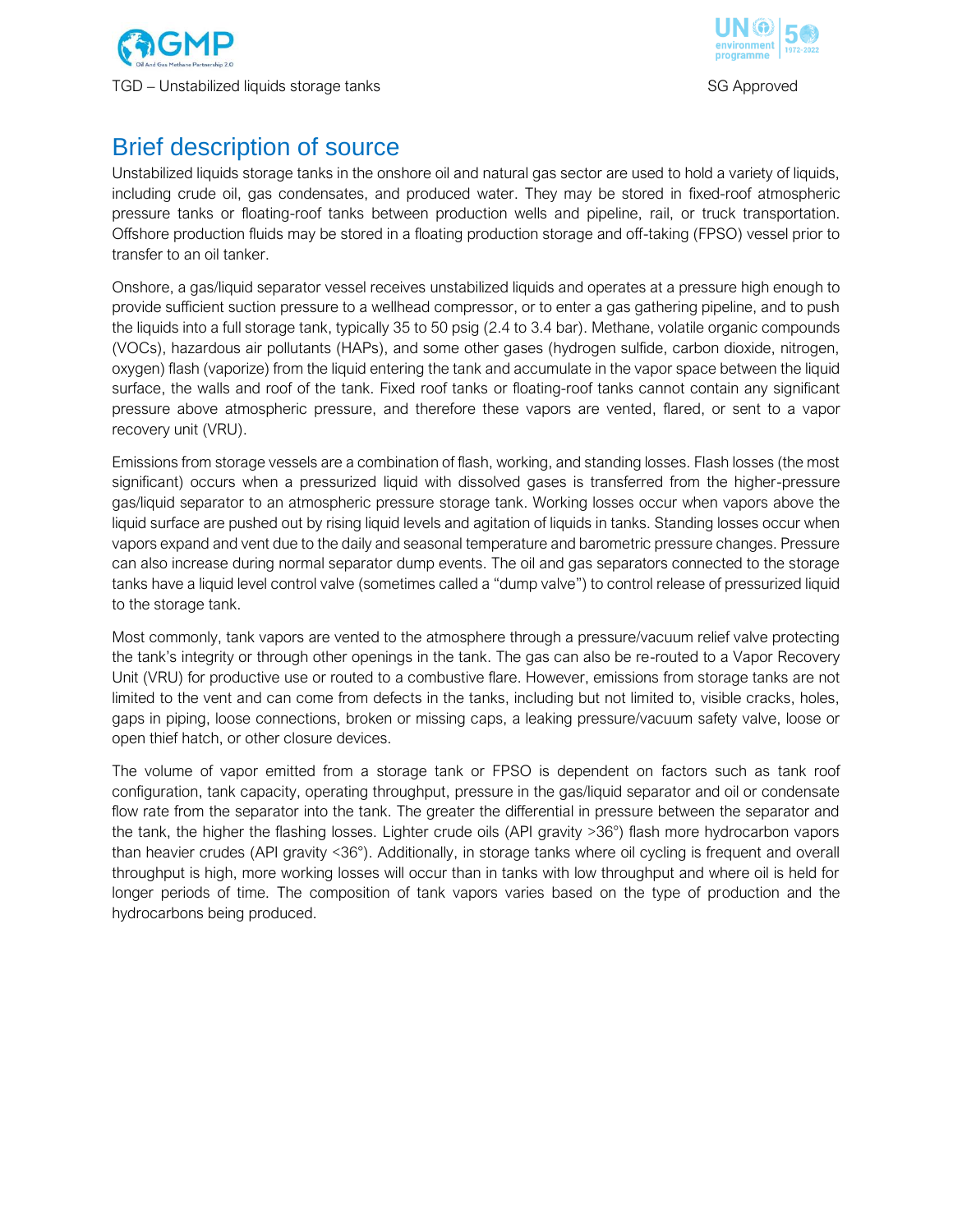#### *Figure 1 - Example of crude oil storage tank configuration*



### System boundaries

Vapors vented or leaked into the atmosphere from onshore unstabilized liquids storage tanks and FPSOs are considered herein. Emissions from storage tanks that are captured and reintegrated into the process (VRU), i.e. not vented, are not to be reported. Methane emissions captured and routed to a flare or to thermal oxidizer should be reported under Flaring (see *Incomplete combustion from gas flaring TGD*). Remaining emissions related to capture of emissions from tanks, are to be considered herein. Unintended methane emissions not associated with unstabilized liquids flashing, working and standing losses that may enter and vent from tanks should be reported under incidents or malfunctions (see *Incidents and malfunctions TGD*)*.* Partners should identify this malfunctioning sources during tank inspection. Stuck separator dump valves, are not part of typical operations and can, therefore, be reported under the *Incidents and malfunctions TGD.*

This TGD covers emissions from unstabilized liquids storage tanks (crude oil, condensate, produced water) and, as such, does not cover emissions from diesel, gasoline, naphtha or LNG storage tanks.

Emissions associated with liquids transfer from tanks and emissions from transfer connection points, should be reported under the *Venting and purging TGD*.

Guidance on materiality is presented in the *General principles TGD.*

# Level 3 Quantification Methodologies

#### Emission Factors

Accepted emission factors, as defined in the *General Principles TGD,* or those prescribed by local regulation are considered as providing Level 3 estimates, provided they are specific for the source type. Partners should apply an emission factor that represents emissions of methane volume per year per storage tank, adjusted for the actual operating factor of the tanks. Partners are encouraged to use emission factors that best represent conditions and practices at their facilities. The following table presents examples of emission factors which can be used to estimate methane emissions from atmospheric storage tanks.

| Source | Methane | Emission | . .<br>Unit | Methane         | Unit |
|--------|---------|----------|-------------|-----------------|------|
|        | tactor  |          |             | emission factor |      |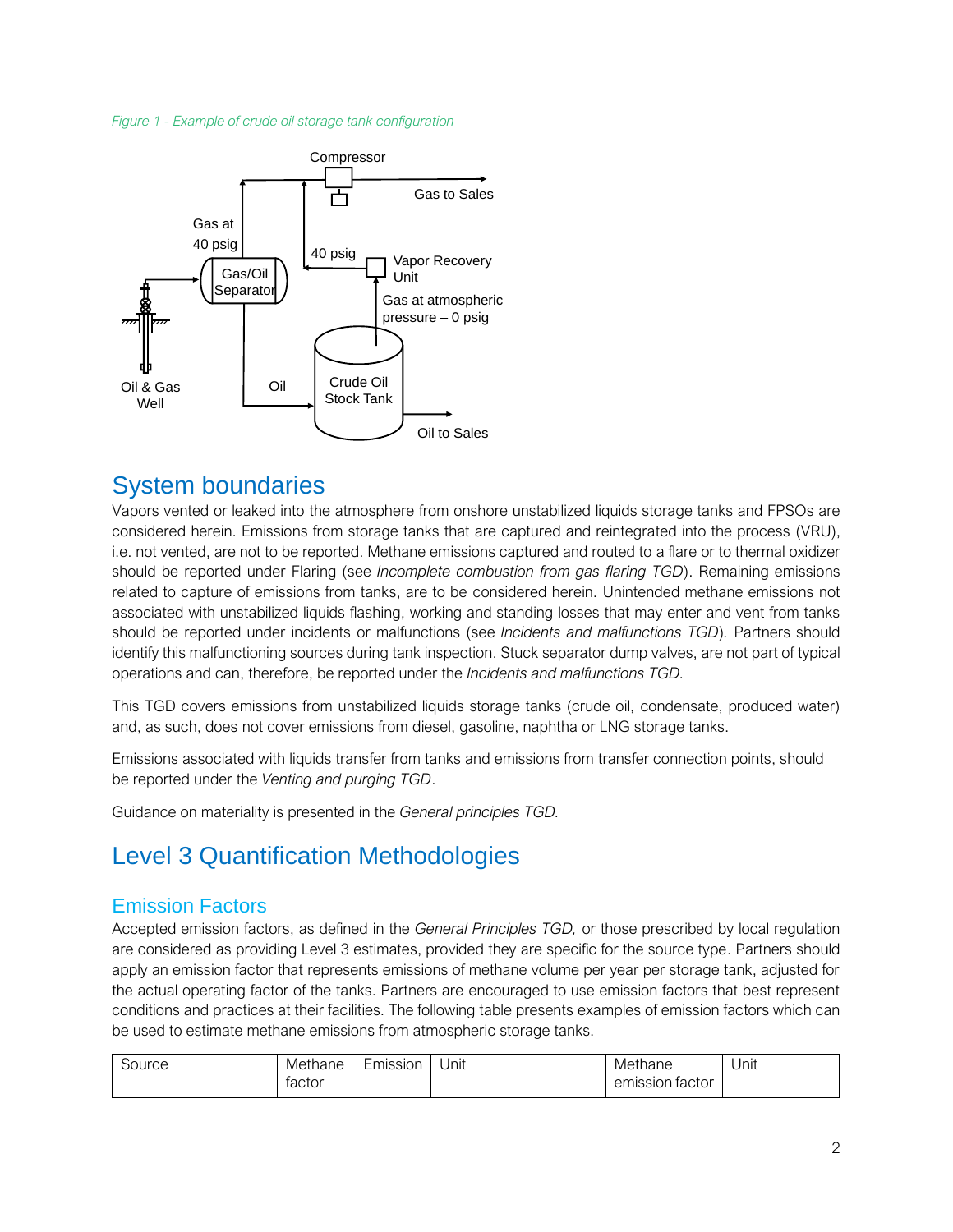| Crude oil: large tanks ( $\geq$ 10 bbl crude/day - >1.6 scm/day), small tanks (<10 bbl crude/day - <1.6 scm/day) <sup>1</sup>        |         |                                                                     |        |                                                     |  |  |  |  |
|--------------------------------------------------------------------------------------------------------------------------------------|---------|---------------------------------------------------------------------|--------|-----------------------------------------------------|--|--|--|--|
| Large Tanks w/Flares                                                                                                                 | 0.00525 | Kg CH <sub>4</sub> / bbl throughput                                 | 0.033  | Kg CH <sub>4</sub> / scm<br>throughput              |  |  |  |  |
| Large Tanks w/VRU                                                                                                                    | 0.0283  | Kg CH <sub>4</sub> / bbl throughput                                 | 0.178  | Kg CH <sub>4</sub> / scm<br>throughput              |  |  |  |  |
| Tanks<br>Large<br>w/o<br>Control                                                                                                     | 0.193   | Kg CH <sub>4</sub> / bbl throughput                                 | 1.215  | Kg CH <sub>4</sub> / scm<br>throughput              |  |  |  |  |
| Small Tanks w/Flares                                                                                                                 | 0.00206 | Kg CH <sub>4</sub> / bbl throughput                                 | 0.013  | Kg CH <sub>4</sub> / scm<br>throughput              |  |  |  |  |
| Small<br>Tanks<br>W/O<br><b>Flares</b>                                                                                               | 0.0184  | Kg CH <sub>4</sub> / bbl throughput                                 | 0.116  | Kg CH <sub>4</sub> / scm<br>throughput              |  |  |  |  |
| Average<br>value<br>W/O<br>control                                                                                                   | 0.886   | Kg CH <sub>4</sub> / bbl throughput                                 | 5.576  | $\overline{K}g$ CH <sub>4</sub> / scm<br>throughput |  |  |  |  |
| Condensate: large tanks (≥10 bbl condensate/day- >1.6 scm/day), small tanks (<10 bbl condensate/day-<br>$>1.6$ scm/day) <sup>2</sup> |         |                                                                     |        |                                                     |  |  |  |  |
| Large Tanks w/Flares                                                                                                                 | 0.00579 | Kg CH <sub>4</sub> / bbl throughput                                 | 0.036  | Kg CH <sub>4</sub> / scm<br>throughput              |  |  |  |  |
| Large Tanks w/VRU                                                                                                                    | 0.00665 | CH4<br>$\sqrt{ }$<br>Kg<br>bbl<br>throughput                        | 0.042  | Kg CH <sub>4</sub> / scm<br>throughput              |  |  |  |  |
| Tanks<br>Large<br>W/O<br>Control                                                                                                     | 0.146   | Kg CH <sub>4</sub> / bbl throughput                                 | 0.919  | Kg CH <sub>4</sub> / scm<br>throughput              |  |  |  |  |
| Small Tanks w/Flares                                                                                                                 | 0.00091 | Kg CH <sub>4</sub> / bbl throughput                                 | 0.006  | Kg CH <sub>4</sub> / scm<br>throughput              |  |  |  |  |
| Small<br>Tanks<br>W/O<br><b>Flares</b>                                                                                               | 0.119   | Kg CH <sub>4</sub> / bbl throughput                                 | 0.749  | Kg CH <sub>4</sub> / scm<br>throughput              |  |  |  |  |
| value<br>W/O<br>Average<br>control                                                                                                   | 2.3     | Kg CH <sub>4</sub> / bbl throughput                                 | 14.474 | Kg CH <sub>4</sub> / scm<br>throughput              |  |  |  |  |
| Produced water <sup>3</sup>                                                                                                          |         |                                                                     |        |                                                     |  |  |  |  |
| Separator<br>pressure<br>50 psi (3.4 bar)<br>Produced water salt<br>content 20%                                                      | 0.0015  | 1000<br>CH <sub>4</sub><br>bbl<br>t<br>$\sqrt{2}$<br>produced water | 0.009  | t CH <sub>4</sub> / 1000<br>scm produced<br>water   |  |  |  |  |
| Separator<br>pressure<br>250 psi (17.2 bar)<br>Produced water salt<br>10.7%<br>content<br>(average)                                  | 0.0142  | CH <sub>4</sub><br>/ 1000<br>bbl<br>t.<br>produced water            | 0.089  | t CH <sub>4</sub> / 1000<br>scm produced<br>water   |  |  |  |  |
| Separator<br>pressure<br>1000 psi (68.9 bar)<br>Produced water salt<br>10.7%<br>content<br>(average)                                 | 0.0508  | / 1000<br>CH <sub>4</sub><br>bbl<br>t<br>produced water             | 0.32   | t CH <sub>4</sub> / 1000<br>scm produced<br>water   |  |  |  |  |

<sup>1</sup> API Compendium, 2021, Table 6-22

 $\overline{a}$ 

<sup>&</sup>lt;sup>2</sup> API Compendium, 2021, Table 6-24

<sup>&</sup>lt;sup>3</sup> API Compendium 2021, Table 6-26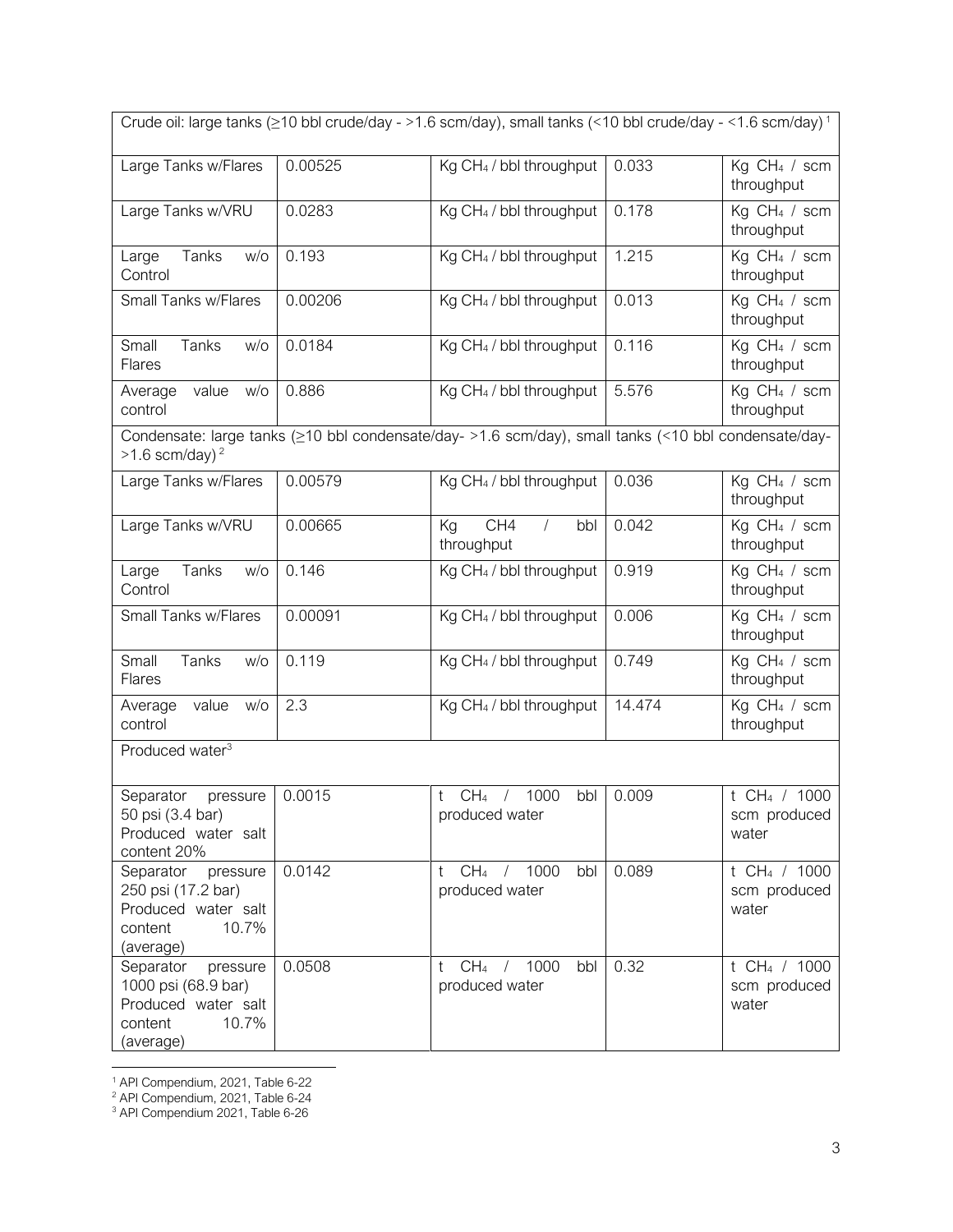Activity data collection should be conducted based on the data required by the selected emission factor. In the example presented above, data on annual tank throughput would be required.

#### Lab Analysis

An alternative for estimating emissions from storage tanks is to obtain a pressure bomb sample of the oil in the separator and perform a lab analysis to determine how much methane will be vented from this sample as the pressure drops to tank pressure (atmospheric). Apply this ratio to the volume of oil removed from the tank, and the subsequent volume of emissions can be assumed to be the vented volume. Nearly all methane will flash out of the oil at atmospheric pressure. This method is relatively easy to implement but does not accurately characterize total gas emissions. Used in combination with engineering calculations, it can provide a more accurate estimation of the emissions.

#### Engineering calculations

Simple engineering calculations or empirical equations can be used to quantify methane emissions from unstabilized liquids storage tanks at level 3. Partners can calculate flashing emissions from liquids transferred to storage tanks with empirical equations such as Vasquez-Beggs<sup>4</sup> or the Griswold and Ambler GOR Chart<sup>5</sup> methods.

## Level 4 Quantification Methodologies

#### Direct measurement and Measurement-based Emission factor

Measurements (including continuous and periodic monitoring) or emission factors developed based on representative measured emissions are considered Level 4 emissions quantification. Direct measurement in conjunction with vent gas composition analysis is an accurate method for quantifying methane emissions from flashing losses. However, standing and working losses are less accurately quantified by direct measurement and with changes in crude oil composition from multiple wells. With direct measurement, and through taking steps to stop potential gas bypass and accounting for working losses, it helps reduce the level of uncertainty.

The first step for direct measurement is identifying the emission point(s). Observing the tank roof and tank vent with an infrared (IR) optical gas imaging camera (designed to visually identify hydrocarbon emissions) both before and during measurement will show locations from which gas is vented. A measurement is commonly taken directly from the vent of a storage tank using a flow totalizing turbine meter or electronic packing vent (ePV™) meter. Partners can also route the flow from an open thief hatch to a measurement device. Measurements should also be conducted in different operating conditions, to the extent that those can affect emissions levels.

Other accepted equipment and techniques, as defined in the *General Principles TGD,* for determining gas flow are to be employed. Following are typical equipment that work well on hydrocarbon storage tanks, allow to quantify emissions over a period of time and can be connected to a data recording or logging system, but the list is not exhaustive $67$ :

• Turbine meter.

j

ePV electronic packing vent monitor

<sup>4</sup> API Compendium 2021, Section 6.3.9.1 *Flashing losses from unstabilized crude and condensate storage tanks*

<sup>5</sup> API Compendium 2021, Section 6.3.9.1 *Flashing losses from unstabilized crude and condensate storage tanks*

<sup>6</sup> More details on various detection and measurement equipment can be found at CCAC, *Conduction Emissions Surveys, Including Emission Detection and Quantification Equipment – Appendix A of the OGMP Technical Guidance Document,* 2017

<sup>7</sup> More details on various detection and measurement equipment can be found at Marcogaz, *Assessment of methane emissions for gas Transmission and Distribution system operators,* 2019 – Section 7 (p. 34-39)